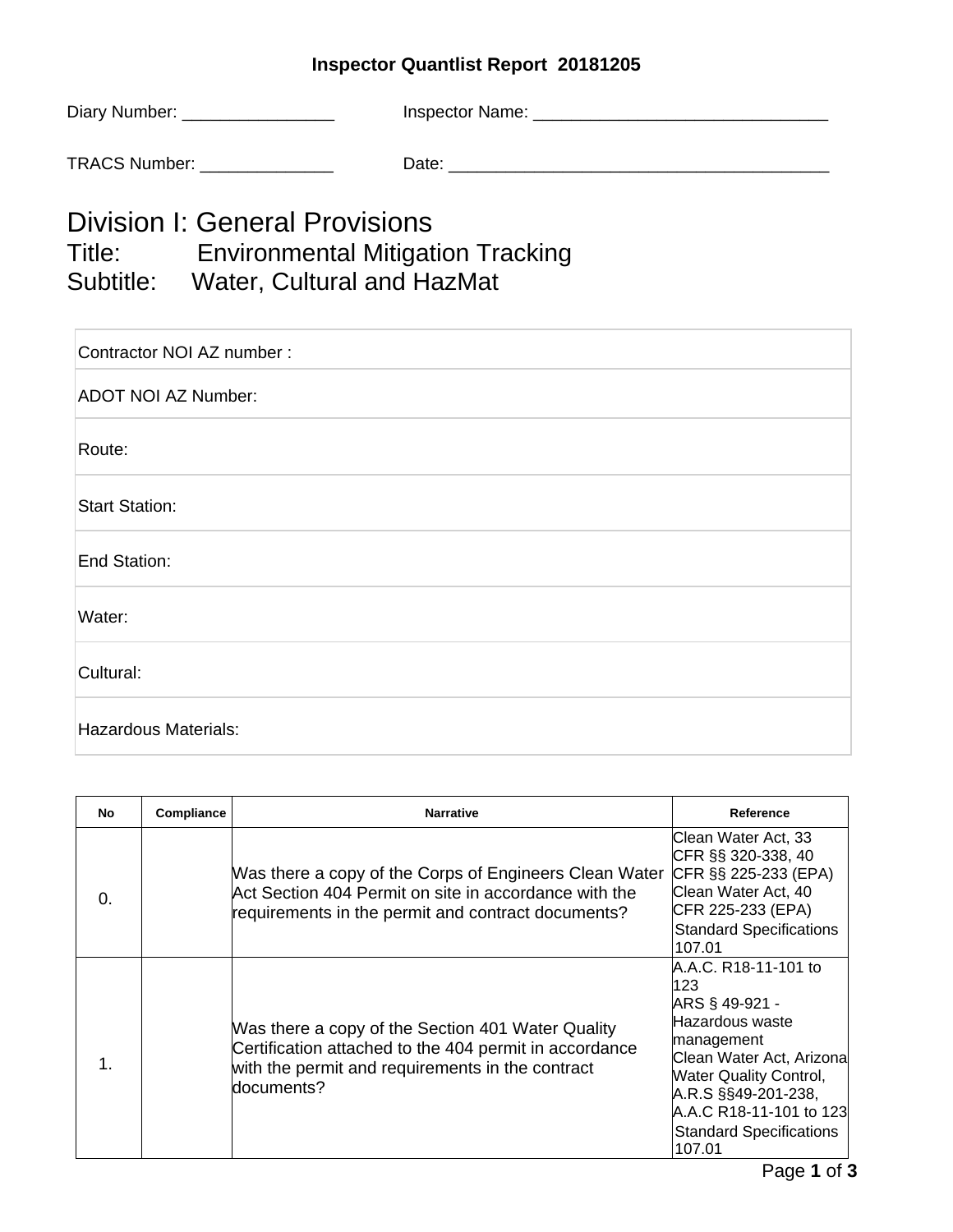## **Inspector Quantlist Report 20181205**

|    | 00.0. Gaannot Roport Europa                                                                                                                                                                                                                                                                                                                                                                                                                      |                                                                                                                                                                                                                                                                                                                      |
|----|--------------------------------------------------------------------------------------------------------------------------------------------------------------------------------------------------------------------------------------------------------------------------------------------------------------------------------------------------------------------------------------------------------------------------------------------------|----------------------------------------------------------------------------------------------------------------------------------------------------------------------------------------------------------------------------------------------------------------------------------------------------------------------|
| 2. | Did the Contractor provide and document Analytical<br>monitoring in conformance with the requirements of the<br>Arizona Pollution Discharge Elimination System<br>Construction General Permit, with additional measures<br>identified in Arizona Department of Transportation<br>Standard Specifications for Road and Bridge<br>Construction, Section 104.09 (2008 Edition) in<br>accordance with the requirements in the contract<br>documents? | The Federal Water<br>Pollution Control Act, 33<br>U.S.C §§ 1251-1376<br>(1972), as amended by<br>the Clean Water Act<br>(1977 and 1987), 40<br>CFR §§ 100-149, 40<br>CFR §§ 400-699, A.R.S.<br>§§ 49-22-238 and 255-<br>255, A.A.C. R18-9-410,<br>R18-9-901 to 1015, and<br>R18-11-101-123                           |
| 3. | If cultural resources were encountered during<br>construction, did the contractor stop work immediately at<br>that location and take all reasonable steps to secure the<br>preservation of those resources in accordance with the<br>requirements of the contract documents, and contacted<br>the Historic Preservation Team? Is all relevant<br>documentation in the project file?                                                              | Archaeological<br><b>Resources Protection</b><br>Act, 16 U.S.C. §§469-<br>470, as amended (1979),<br>A.R.S §§41-841-847<br><b>Standard Specifications</b><br>107.01                                                                                                                                                  |
| 4. | Did the Contractor contact the Engineer and the Arizona<br>Department of Transportation Historic Preservation Team<br>14 calendar days prior to the start of ground disturbing<br>activities in areas to be flagged for avoidance to arrange<br>for a qualified archaeologist to flag avoidance areas in<br>accordance with the requirements in the contract<br>documents and the documentation is in the project file?                          | Archaeological<br><b>Resources Protection</b><br>Act, 16 U.S.C. §§469-<br>470, as amended (1979),<br>A.R.S §§41-841-847<br><b>Standard Specifications</b><br>1007-1                                                                                                                                                  |
| 5. | Did the Contractor avoid all flagged and/or otherwise<br>designated sensitive resource areas within or adjacent to<br>the project area in accordance with the requirements in<br>the contract documents? Is the documentation available<br>in the project file?                                                                                                                                                                                  | Archaeological<br><b>Resources Protection</b><br>Act, 16 U.S.C. §§469-<br>470, as amended (1979),<br>A.R.S §§41-841-847<br><b>Standard Specifications</b><br>107.01                                                                                                                                                  |
| 6. | Did the Contractor contact the Engineer and the Arizona<br>Department of Transportation Historic Preservation Team Resources Protection<br>14 calendar days prior to the start of ground disturbing<br>activities in areas to be monitored to arrange for qualified<br>personnel to monitor and be present during construction<br>in accordance with the requirements in the contract<br>documents and the documentation is in the project file? | Archaeological<br>Act, 16 U.S.C. §§469-<br>470, as amended (1979),<br>A.R.S §§41-841-847<br><b>Standard Specifications</b><br>107.01                                                                                                                                                                                 |
| 7. | Did the Contractor developed a "lead abatement plan"<br>and the Engineer approved it?                                                                                                                                                                                                                                                                                                                                                            | <b>Standard Specifications</b><br>107.01                                                                                                                                                                                                                                                                             |
| 8. | Did the contractor submit a Lead-Based Paint Removal<br>and Abatement Plan to the Engineer and the Arizona<br>Department of Transportation Environmental Planning<br>hazardous materials coordinator for review and approval<br>at least 10 (ten) working days prior to work in required<br>areas?                                                                                                                                               | <b>Special Provisions -</b><br><b>Environmental Mitigation</b><br>Measures<br><b>Standard Specifications</b><br>107.01<br><b>Toxic Substance Control</b><br>Act, 15 U.S.C §§ 2601 et<br>seq. (1976), 40 CFR §§<br>700-766), Emergency<br><b>Planning and Community</b><br>Right To Know Act, 42<br>U.S.C 116 § 11023 |